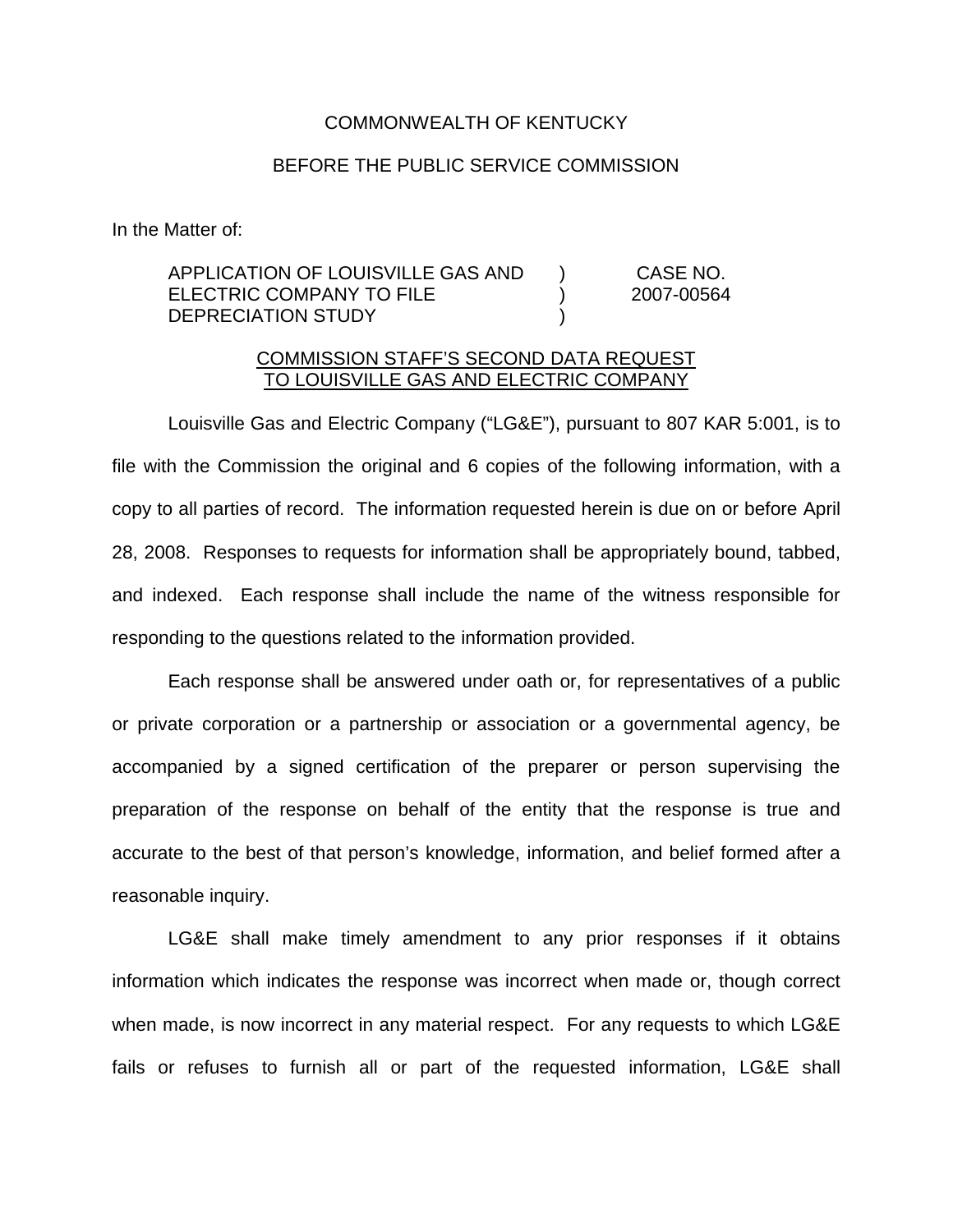provide a written explanation of the specific grounds for its failure to completely and precisely respond.

Careful attention should be given to copied material to ensure it is legible. When the requested information has been previously provided in this proceeding in the requested format, reference may be made to the specific location of that information in responding to this request. When applicable, the requested information shall be separately provided for total company operations and jurisdictional operations.

1. Refer to the response to the Commission Staff's First Data Request dated February 18, 2008 ("Staff First Request"), Item 2. LG&E was requested to compare and contrast the approach used in its last depreciation study with the approach followed in the current depreciation study. LG&E's response only identified the difference between the approaches, instead of comparing and contrasting the two approaches. Provide the originally requested information.

2. Refer to the Application, page 4, and the response to the Staff First Request, Item 4. Paragraph 12 of the Application states,

> In order to match the proposed changes in its depreciation rates with the possible changes in its base rates, LG&E respectfully requests the Commission to issue an order in this proceeding to approve LG&E's proposed depreciation rates for accounting and ratemaking purposes concurrent with LG&E's next change in base rates pursuant to a Commission Order issued in a base rate proceeding filed by LG&E. LG&E anticipates filing a new base rate application during the 2008 calendar year, so there should not be undue delay associated with implementing new depreciation rates during LG&E's next base rate case, and the study will be sufficiently current.

However, in the response to Item 4, Mr. Conroy states,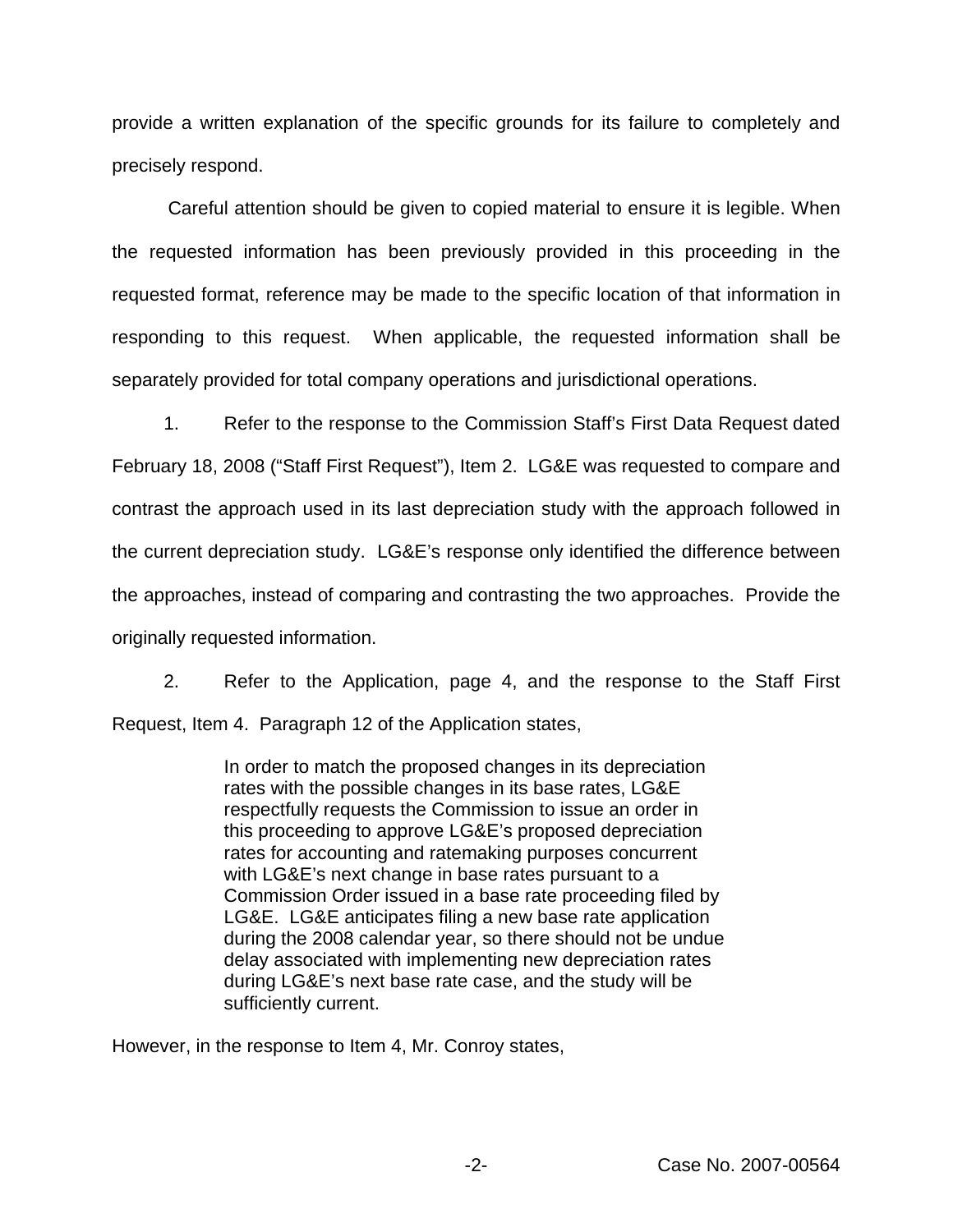The Company is requesting the Commission to defer the review of the proposed depreciation rates in order to match the change in depreciation rates with a change in base rates and to obtain administrative efficiencies with a single proceeding addressing all impacts of a change in depreciation rates. . . . LG&E proposes to review the depreciation rates recommended in the study during the Company's next general rate case proceeding, which the Company has indicated it anticipates filing during 2008.

The response to Item 4 does not appear to be consistent with LG&E's Application.

a. Does LG&E seek approval of the proposed depreciation rates in this proceeding or wish to defer a ruling on the proposed depreciation rates until its next general rate case proceeding? Explain the response.

b. If LG&E's intent was to defer the review of the proposed depreciation rates to be considered as part of a future rate case, explain why LG&E filed the current application stating that it was seeking approval now.

3. Refer to the response to the Staff First Request, Item 6. Concerning the comparable amortization periods of other utilities utilized in developing the LG&E amortization periods, identify the utilities included in this analysis and when the applicable amortization periods were last updated.

4. Refer to the response to the Staff First Request, Item 8. Would LG&E agree that from a regulator's perspective it would be appropriate to use the same depreciation rates for utility plant jointly owned by two regulated utilities? Explain the response.

5. Refer to the response to the Staff First Request, Item 11, and the response to the Attorney General's Initial Requests for Information dated February 4, 2008 ("AG's Initial Request"), Item 8.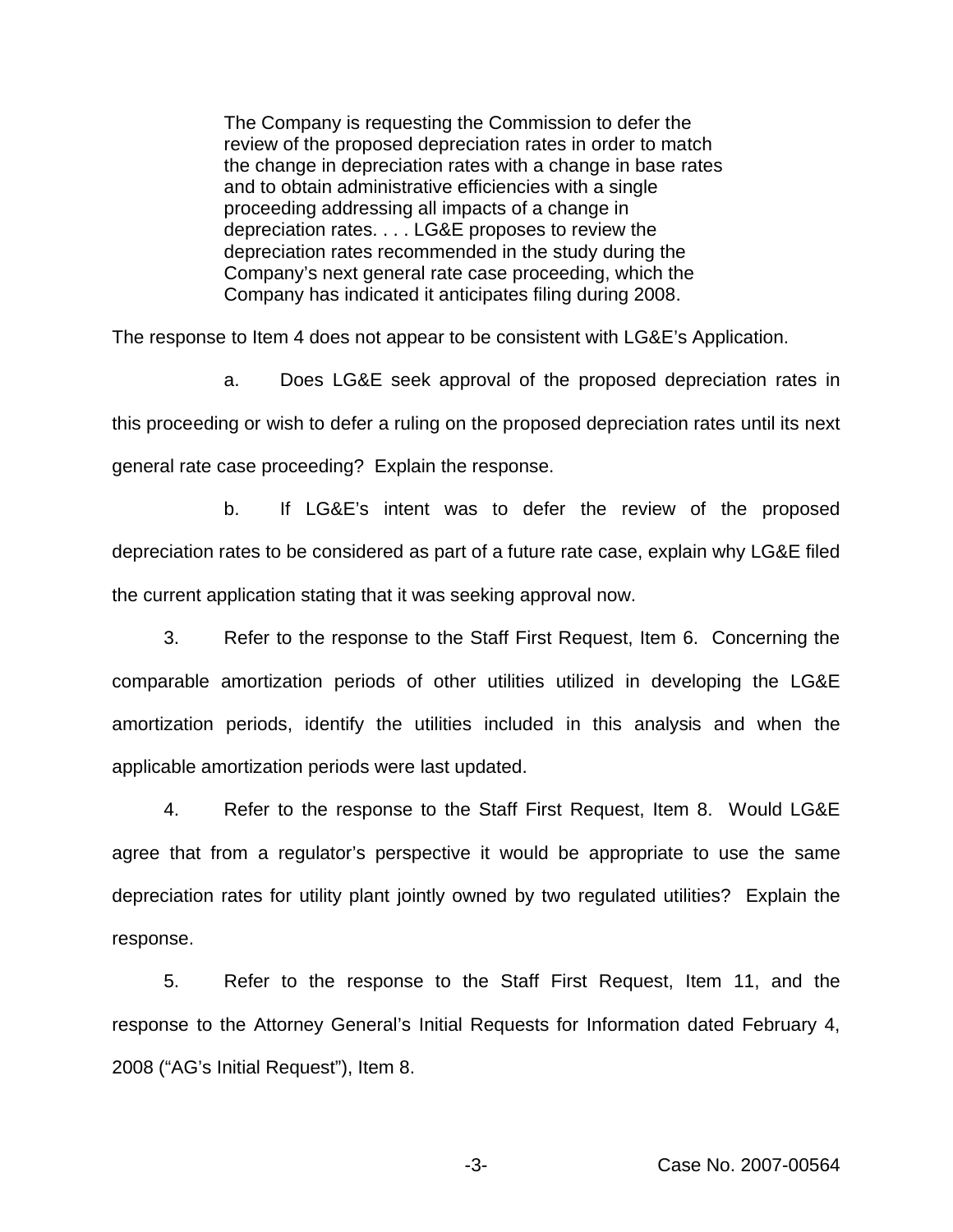a. In the response to Items 11(a) through 11(f), 11(k), 11(l), and 11(n) through 11(q), reference is made to "estimates of others." For each subpart of Item 11 referencing "estimates of others" specifically identify the individual or utility providing the estimate.

b. The response to Item 11(g) states that "It has been determined the most recent five-year period is more indicative of future net salvage percents. . ." Identify the individuals or utilities that have made this determination.

c. The response to Item 11(h) states that "industry averages were incorporated to establish the best estimate of negative 60%." Were these industry averages included in the response to the AG's Initial Request, Item 8?

(1) If yes, provide the specific reference to this information in that response.

(2) If no, provide the industry averages utilized to establish the negative 60 percent estimate.

d. The response to Item 11(i) states that "industry averages were considered in extrapolating the most appropriate future net salvage of negative 15%." Were these industry averages included in the response to the AG's Initial Request, Item 8?

(1) If yes, provide the specific reference to this information in that response.

(2) If no, provide the industry averages utilized to establish the negative 15 percent estimate.

-4- Case No. 2007-00564